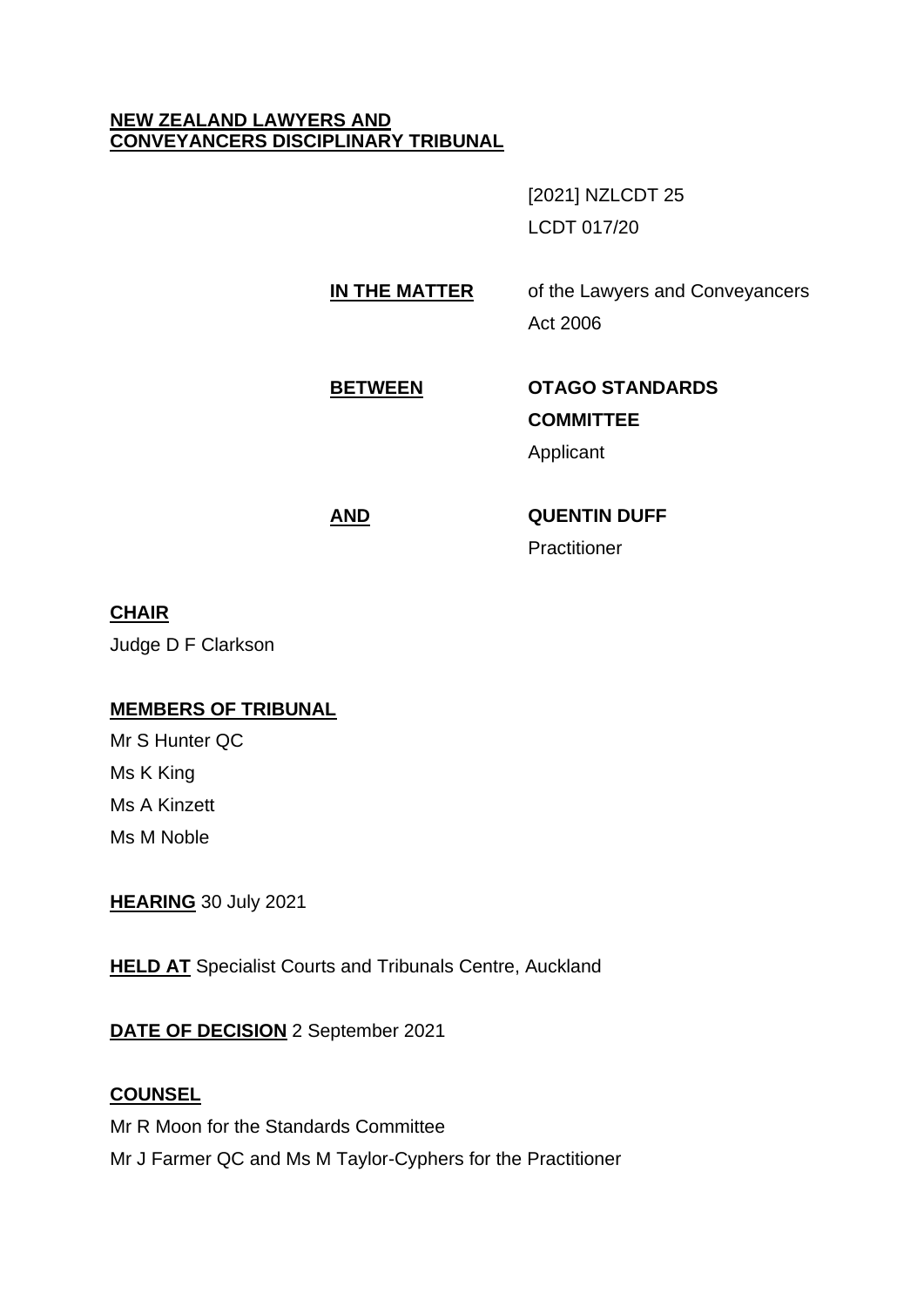#### **DECISION OF THE TRIBUNAL ON LIABILITY**

#### *Introduction*

[1] This decision concerns Mr Duff's conduct with respect to tax obligations arising in the context of his business affairs, outside his legal practice. In 2016, Mr Duff wrote to a prospective client of his property development company that a job could be completed for \$150,000 as a "cashie". The message offered the client an alternative whereby payment could be deposited in a solicitor's trust account but said if that option was taken then "if we have to generate an invoice it will attract GST".

[2] The client duly paid \$150,000 to the company. Mr Duff wrongly coded the payment as "Owner A Funds Introduced" and failed to account for the GST that should have been paid on it. On the other hand, when the company subsequently paid expenses, it claimed GST inputs and received refunds from the Inland Revenue Department (the **IRD**). In other words, only one half of the GST equation was declared to the IRD and Mr Duff (as sole shareholder) benefitted as a result. There is no dispute about these basic facts.

[3] The Standards Committee has charged Mr Duff with misconduct or, in the alternative unsatisfactory conduct, on the basis that his message to the client, particularly when viewed with Mr Duff's subsequent actions, demonstrated an intention to assist a person to avoid GST. They also charge Mr Duff with failing to account for and pay GST on \$150,000 in a timely manner.

[4] Mr Duff is charged in his personal capacity so his conduct is scrutinised using a higher threshold for misconduct, namely, that it would justify a finding that (at the time) "… he (was) not a fit and proper person or (was) otherwise unsuited to engage in practice as a lawyer …".<sup>1</sup>

<sup>1</sup> Section 7(1)(b)(ii) Lawyers and Conveyancers Act 2006 (LCA).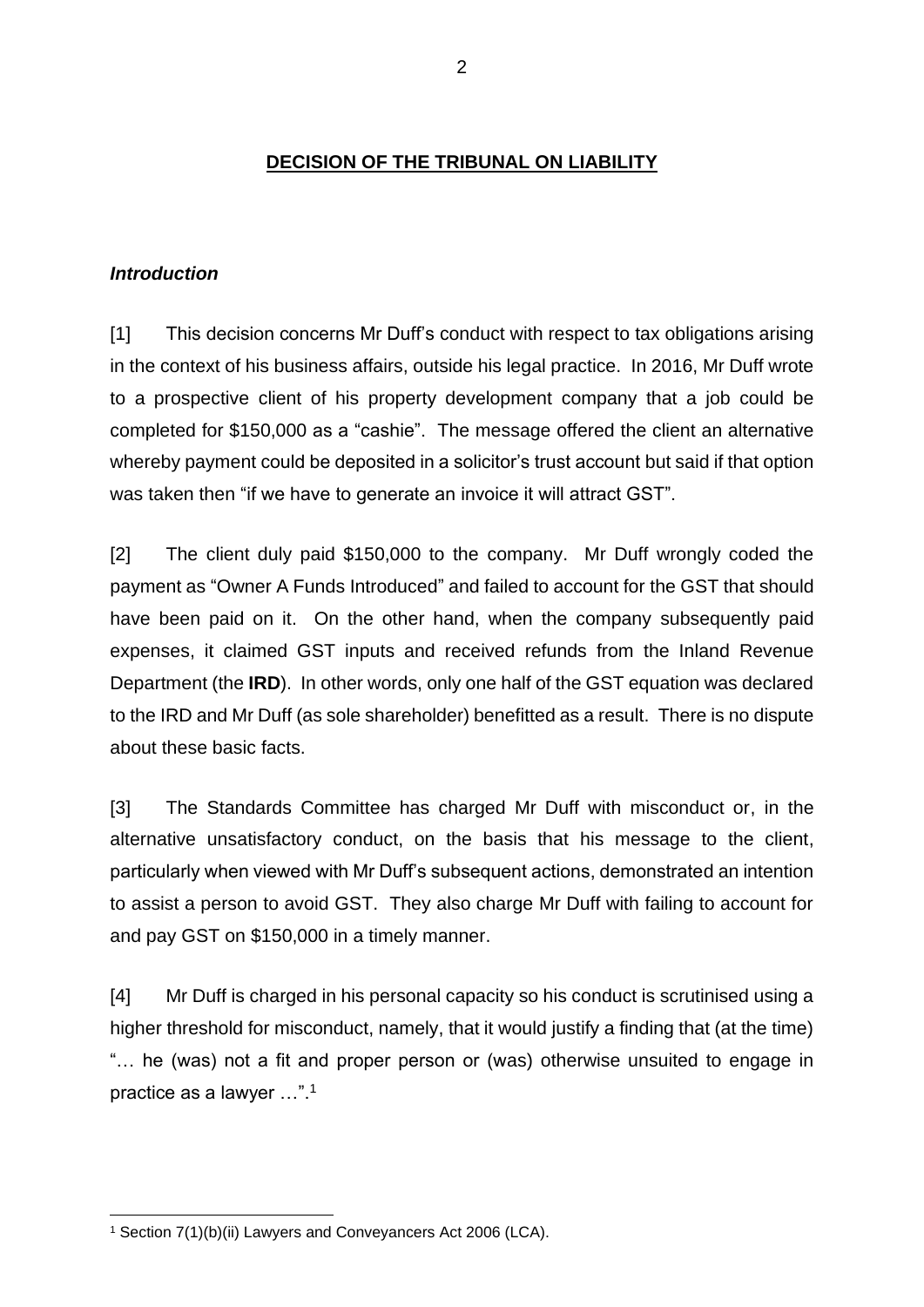[5] We wish to address at the outset an argument raised by Mr Duff's counsel, Mr Farmer QC, about the appropriateness of the charge and the Standards Committee's investigation. When lawyers are convicted of criminal offences outside their legal practice, this may reflect on their fitness and therefore result in disciplinary consequences. Mr Farmer fairly observes, however, that it is unusual for such matters – unrelated to legal work – to be considered first or solely in the disciplinary context.

[6] In the present case, Mr Duff's company has recently paid the outstanding tax and regularised the position with the IRD. The IRD, we were told in evidence, has chosen not to take any action against either the company or Mr Duff personally. If the IRD did prosecute Mr Duff for intentional wrongdoing, it would need to prove the charge to the criminal standard. In these circumstances, Mr Farmer says, it is unfair for Mr Duff to face a serious allegation (unconnected with his legal work) which will only need to be made out on the balance of probabilities.

[7] We have considered this argument carefully, but it cannot relieve us of our obligation to determine the charges laid by the Standards Committee. Parliament could have chosen to limit the Tribunal's jurisdiction to conduct in the course of providing legal services and other conduct resulting in criminal conviction. It did not do so. Instead, s 7(1)(b)(ii) of the Lawyers and Conveyancers Act 2006 (the **LCA**) requires us to consider conduct "unconnected with the provision of regulated services" that would justify a finding that a lawyer "is not a fit and proper person or is otherwise unsuited to engage in practice as a lawyer".

[8] We must therefore assess the charges laid by the Standards Committee and determine whether conduct falling within s 7(1)(b)(ii) has occurred. In doing so, we apply the civil standard but we are mindful of the seriousness of the charges and that we must be satisfied that they are clearly made out.

#### *Issues*

[9] The charges give rise to the following issues:

1. What did Mr Duff mean when using the word "cashie", and referring to holding funds without an invoice?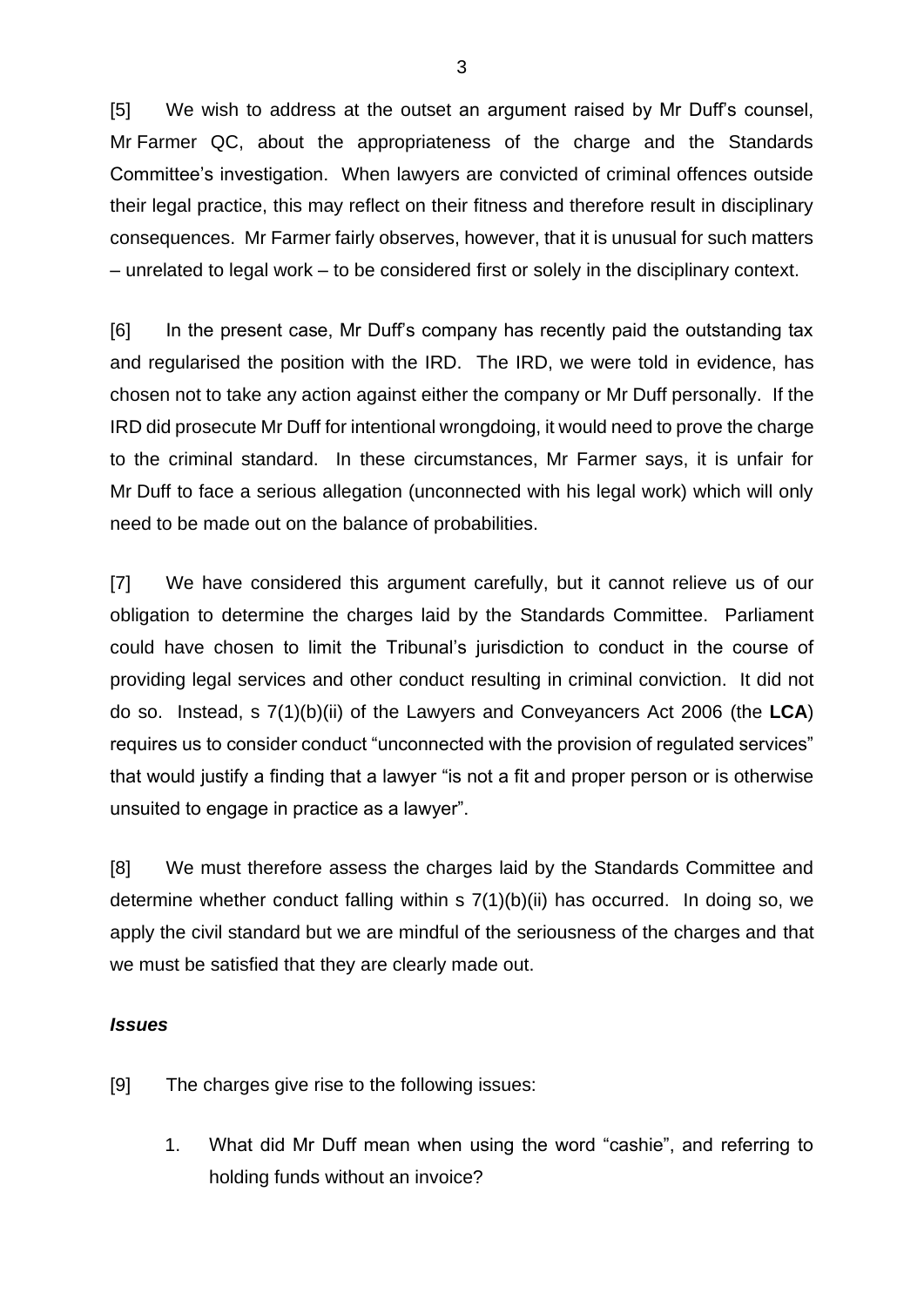- 2. If the message is evidence of an intention to assist a person to evade tax, does that reach the level of misconduct?
- 3. If not, does the delay of almost five years in acknowledging and meeting liability for GST constitute unsatisfactory conduct, under s 12(c), as a contravention of the LCA?

# *Background*

[10] In addition to his legal practice, Mr Duff had a property development company in which he was the sole shareholder and director. In 2016, Mr Duff was seeking to help a close friend undertake house renovations at a reduced price from earlier quotes that had been received. The messages quoted in the introduction, which were sent by WhatsApp, were followed up by a series of emails concerning the renovation job to be undertaken by Mr Duff's company.

[11] The messages began on 20 April 2016 and continued on 21 April when it was agreed between Mr P (Mr Duff's friend) and Mr B, the project director of Mr Duff's construction company (who was paid as an independent contractor), the basis of the construction work at the price quoted. After that all that needed to be confirmed was the finance arrangements with the bank.

[12] On 29 April 2016 Mr P paid to Mr Duff the agreed \$150,000 for the "cashie" job.

[13] Mr Duff's company, Allen Kew Limited (**AKL**), operated a Xero accounting system. In the April 2016 Xero GST Audit report, it showed Mr Duff had coded the \$150,000 paid into the company as "Owner A Funds Introduced", and under the heading "Details", "Quentin Duff" was entered. He coded this entry under a non-GST ledger code of the transaction ledger and thus it was listed in the GST Audit report as no GST payable with the detail referred to above. On the same date, also under the non-GST payable heading, was a transfer out of \$15,000 to a bank account that Mr Duff identified to us as his own.

[14] Although, in answer to a question from one of the Tribunal members, Mr Duff referred to this amount as a contingency fund, lest there be some difficulty with the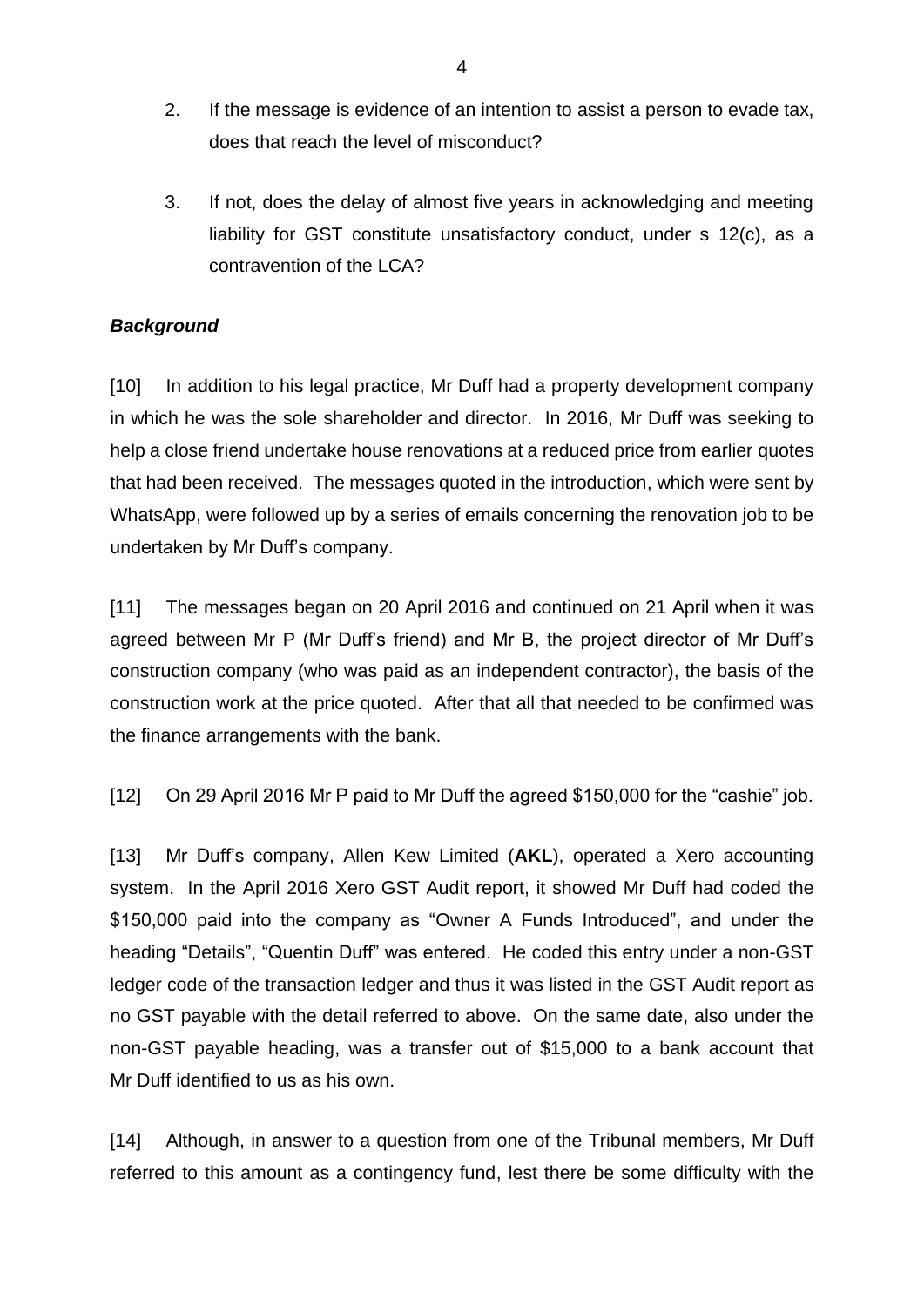renovation job, he coded the sum as a business expense, namely "Travel-International".

[15] There was no suggestion that this sum was in fact spent on international travel. In evidence Mr Duff said he was deliberately looking for categories that would fit within the non-GST definition.

[16] No sales or other revenue was recorded for the company for April 2016, but a number of GST expenses were claimed including what would appear to be relatively high entertainment costs.

[17] The balance of AKL's bank account before the introduction of the \$150,000 from Mr P was only \$55.97. This means the expenses, including the entertainment costs, which were paid for a period from 30 April onwards were being met from Mr P's funds.

[18] Although we note that this does not form part of the charges brought against Mr Duff, we simply record this as a notable concern as to his accounting and business practices.

[19] In a similar way Mr Duff's personal legal expenses of \$6,670 were paid on 13 May 2016. On 16 May 2016, AKL paid Mr Duff's personal credit card bill of \$9,000. Both these payments were made from AKL's account using some of the \$150,000 funds. What is notable is that in respect of all expenses claimed including those properly attributable to Mr P's renovation job, a GST rebate was claimed on the expenses, despite the \$150,000 not having been invoiced as a sales receipt at that time.

[20] Thus, Mr Duff's company had the benefit, in terms of its cash flow, of GST refunds on an ostensibly non-GST liable "sale".

[21] Mr Duff has not attempted to deny this process. Indeed, it is because GST was paid on the expenses relating to Mr P's job that Mr Duff denies that he can have been assisting his friend to evade the tax and therefore says the charges are not made out.

[22] In evidence before us, Mr Duff said that he understood that Mr P would need to be invoiced later and he expected that Mr P would pay further money at that time to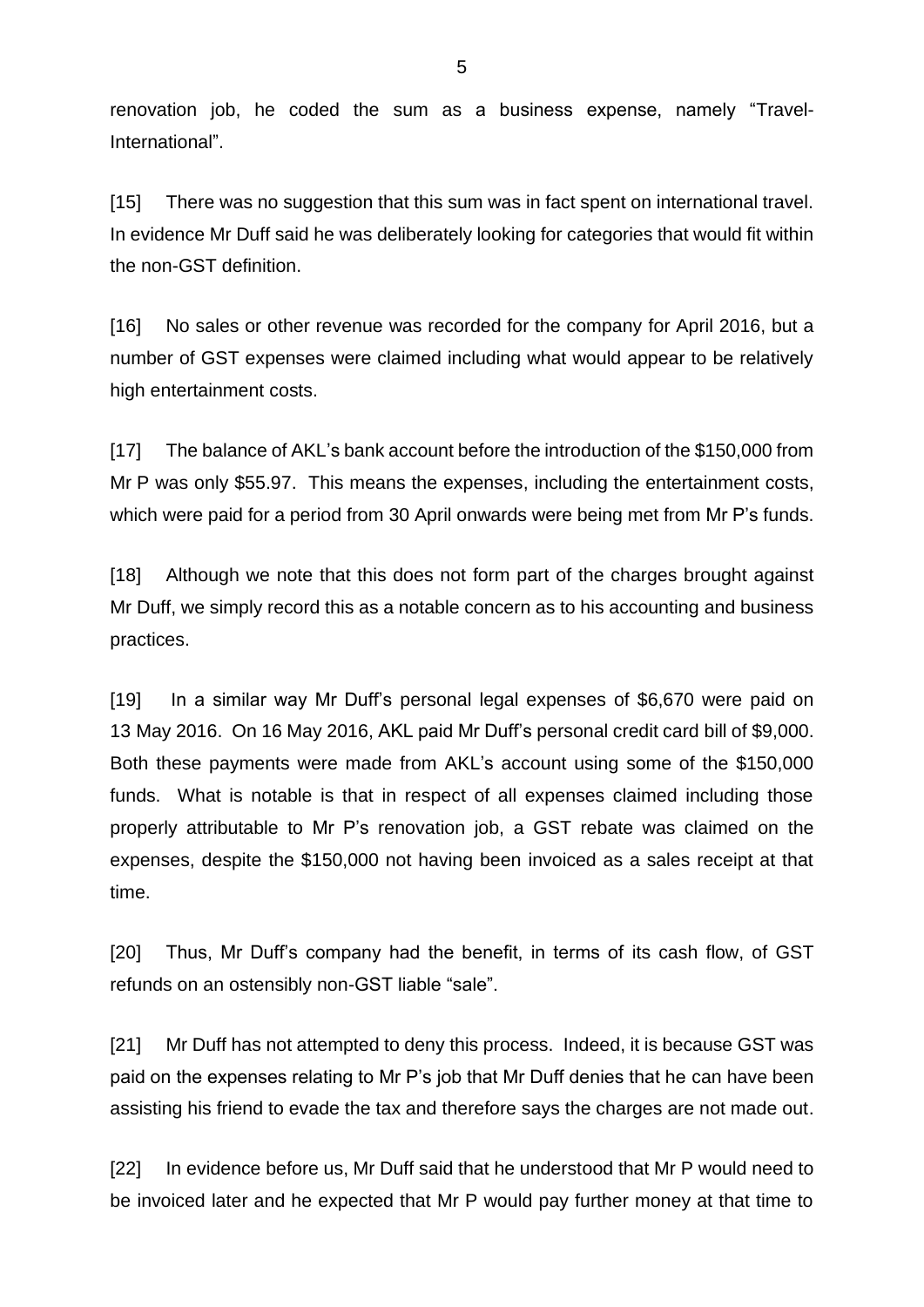cover GST. There is nothing in the documents to support the notion that Mr P had agreed to pay more money later to cover GST. AKL did not in fact ever invoice Mr P and AKL itself did not pay GST on the \$150,000 until after the Standards Committee had referred the matter to this tribunal. As noted above, AKL immediately treated the money as its own (rather than a deposit) and used it to meet expenses, including Mr Duff's personal expenses, that had nothing to do with Mr P's project.

[23] Although in the financial statements for the year ended March 2017 (prepared only recently), the \$150,000 is included under "sales income" and in fact represented almost half of the annual income for AKL, the categorisation of the payment within the company's accounting records did not change until January 2021 after Mr Duff had received some professional accounting advice.

[24] Mr Duff had begun to be investigated in relation to the transaction under consideration here in mid-2019. In late 2019 Mr Duff approached his accountant Mr Ruddell to begin discussing work on the company's accounts which had clearly been neglected for some years.

[25] On 2 January 2021 the payment of \$150,000 was re-categorised within the Xero accounts as "sales" – made up of \$130,434.78 in income and \$19,565.22 in GST. On 2 February 2021, AKL made a voluntary disclosure to the IRD acknowledging that the payment was GST inclusive and that the \$19,565.22 was GST payable and had been since May 2016.

[26] Mr Duff openly acknowledged in his evidence before us that it was Mr Farmer, engaged as his counsel in respect of this disciplinary matter, who insisted that he reconcile and rectify his accounts so that his obligations were met.

[27] The Standards Committee suggests that in the absence of this investigation and his counsel's urging, the GST obligation might well never have been disclosed to the IRD as it was required to be.

[28] In evidence Mr Duff accepted the proposition that the usual meaning of the word "cashie" was a payment that was not expected to attract tax, either in the hands of the payer or the payee. Often in the past, this sort of payment would be in actual folding

6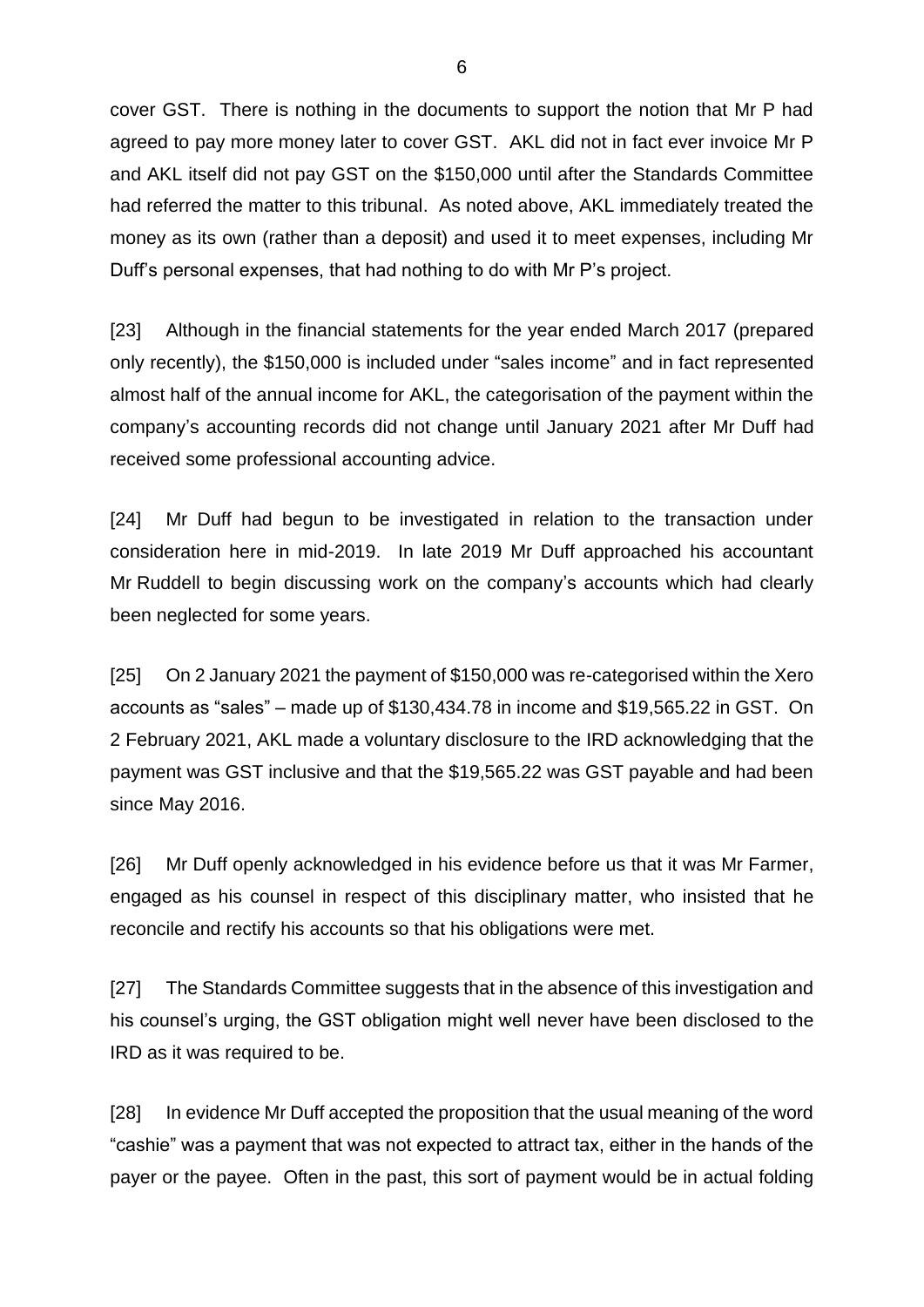notes. In this way the payer expected to meet a lower cost than had the payment been subject to tax, therefore a discount was achieved.

[29] However, Mr Duff maintains that in this particular instance he used the word (and he now accepts, unwisely) to mean simply a job where there would be no profit for his company and which was charged at cost. Mr Duff says the discount was thereby achieved by the non-profit element of the transaction rather than it being an attempt to evade tax or to assist Mr P to do so. He pointed to the fact that this sum was not hidden and was paid into a bank account rather than being in actual notes. Mr Duff's accountant, who gave evidence before us, confirmed that in his experience people do sometimes use the word "cashie" to refer to a discount rather than the evasion of tax (although he said he discourages this use of the term and that most people understand it to mean a payment which does not incur GST or other tax).

[30] Mr Duff contends that he cannot be guilty of assisting Mr P to have evaded GST because GST was paid on all of the items purchased for the job. The fact that this addresses only half of the equation relevant to GST will be discussed later in this decision.

[31] During his evidence Mr Duff was asked when he intended to recover the GST payable on the \$150,000 invoice which would need to be raised at some point. For the first time in the history of this matter, which has been under investigation since 2019, Mr Duff said that he would have had to request further funds from Mr P. He did not say he had done so or attempted to do so, but said that, regrettably, his relationship with Mr P was over and Mr P would not speak with him. Mr Duff did acknowledge that the idea of a later demand for a separate GST payment was incompatible with the WhatsApp and email message trail.

[32] Mr Duff's counsel was critical of the Standards Committee for not calling evidence from Mr P directly concerning the meaning of "cashie" in this instance. The Standards Committee contended that it was Mr Duff's intention in using the word "cashie" which was relevant, and Mr P could not add greatly to that assessment by the Tribunal.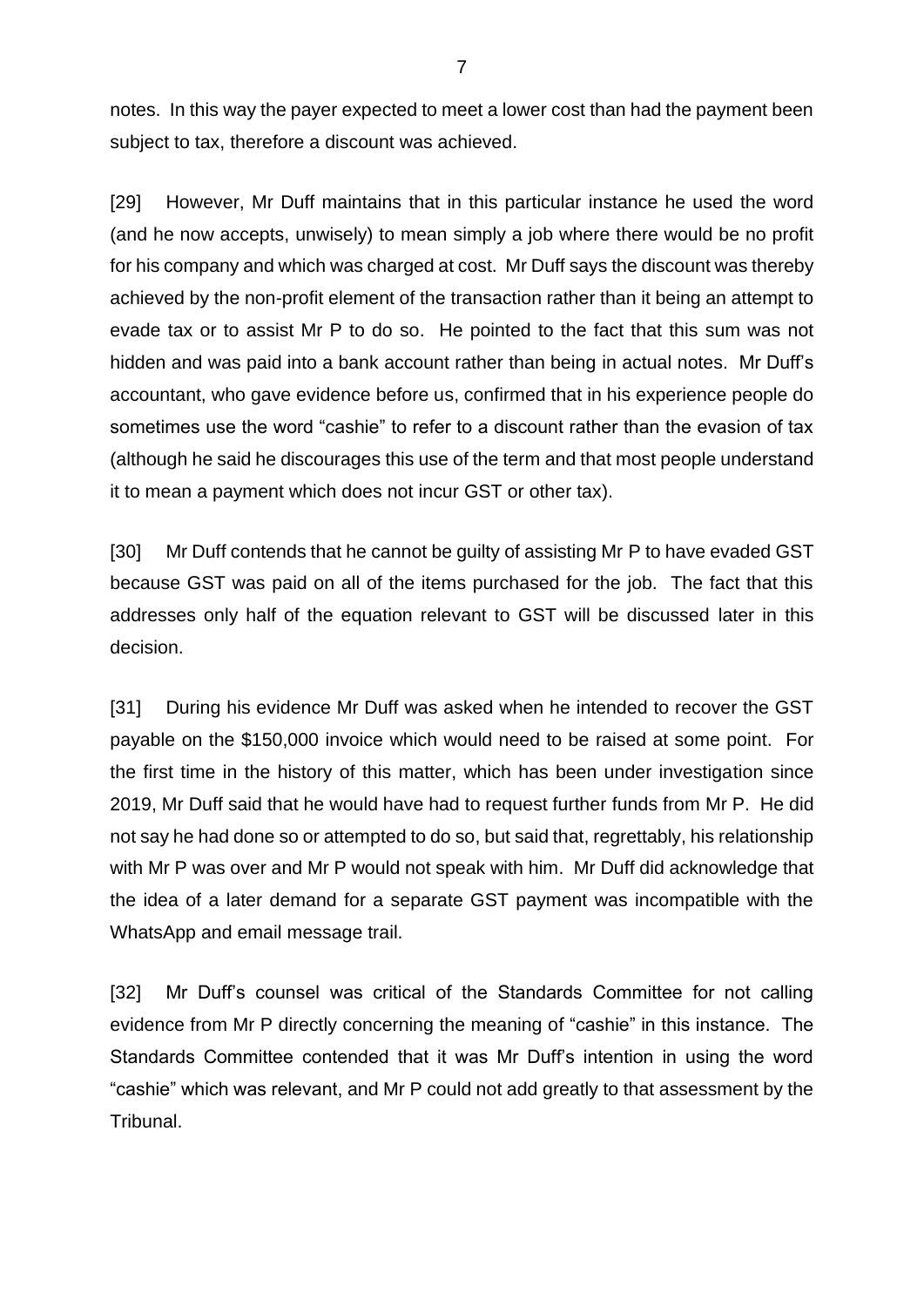#### *Discussion of the Issues*

#### **Issue 1. What did Mr Duff mean in his WhatsApp communications?**

[33] In considering this issue we begin by looking at the words themselves and then consider other factors including the practitioner's subsequent actions and his business experience to determine the likely intention behind these words.

#### **1. The Words**

[34] The message of 20 April began with: "Bro Luke has come up with \$150K as a "cashie"." Then there is a discussion about the work and timing. The message ends with the words "You can deposit the money into our solicitor's trust account if that gives you a sense of security. But if we have to generate an invoice it will attract GST".

[35] As noted in the background above, it is conceded that in common usage these words mean what they say, a payment not attracting tax. Mr Duff asked the Tribunal to accept that in this case it was a loose use of words to describe a transaction without profit for the builder (in this case AKL) and that subsequent failure to pay GST on the full amount of the transaction was an "honest mistake".

[36] This honest mistake and careless use of words explanation might be accepted by the Tribunal in the absence of other evidence.

[37] Mr Duff is an experienced businessman, having held directorships in approximately 15 companies. Furthermore, he has been a taxpayer and has been GST registered since at least 2000.

[38] Mr Duff has experienced difficulties in the past meeting taxation requirements to the IRD in a timely manner. Two of his companies have been liquidated by the IRD for non-payment of tax.

[39] In his evidence Mr Duff acknowledged these liquidations but said that he had personally met his obligations to the creditors.

[40] On examination, that explanation is not entirely correct. For example, in relation to The Bach Wellington Limited (in liquidation) the liquidator's report of July 2006 states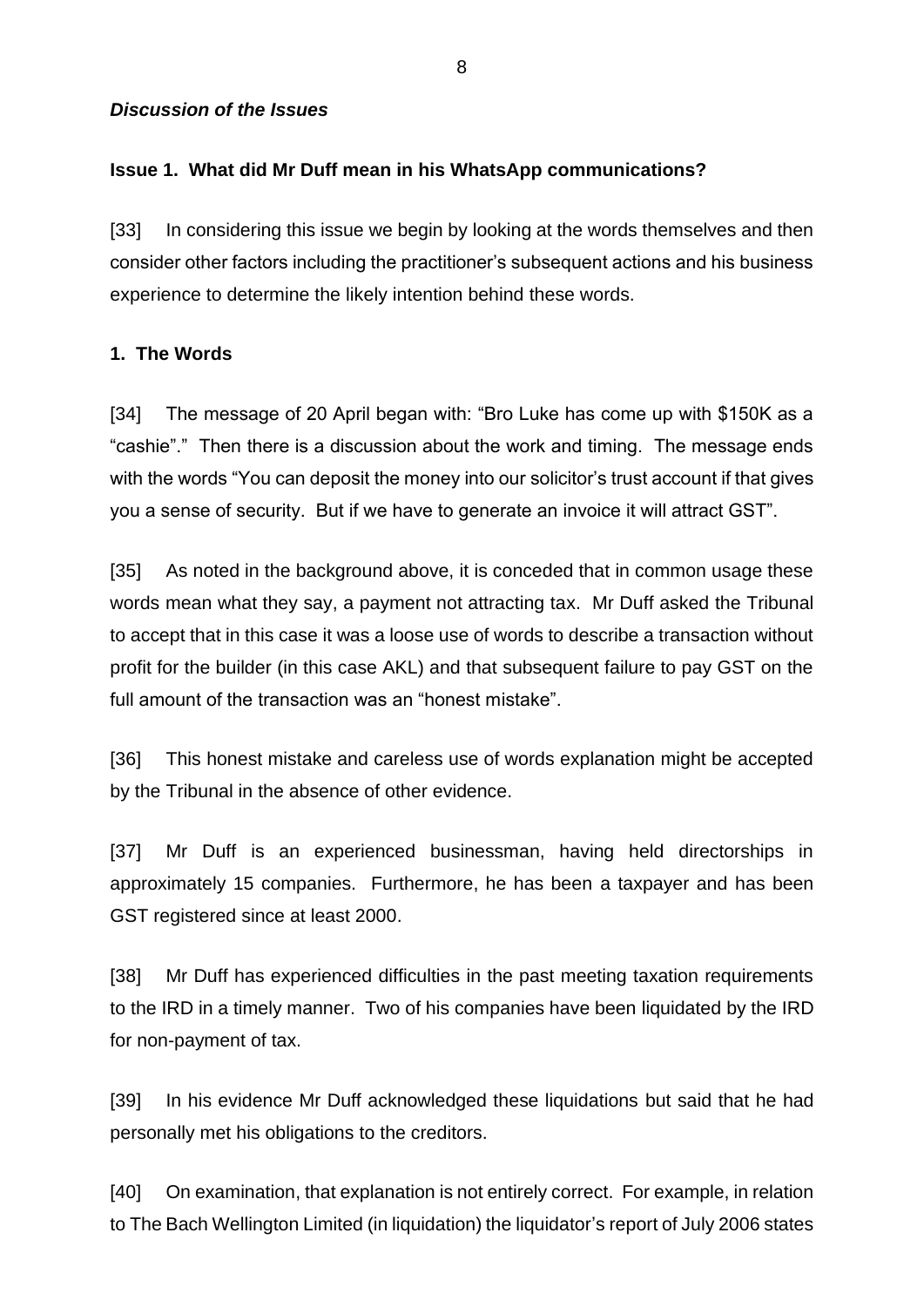that the IRD received a distribution of 25 cents in the dollar on a proof of debt of \$204,713.02. While there is a stated intention on behalf of the director/shareholder to settle debts directly with unsecured creditors, there is no evidence that actually happened.

[41] The Tribunal would have expected a practitioner with such a chequered history in relation to the IRD, particularly when the failure to declare that history (the company liquidations) had been the subject of a previous disciplinary finding against him, to have been punctilious in his handling of tax matters overall, and in his manner of discussing them.

# **2. Subsequent actions**

[42] To the contrary, Mr Duff appears to have exhibited a cavalier approach to the management of the cash flow for Mr P's job. Within a short time of receiving the \$150,000 he transferred \$15,000 to his private bank account. In evidence Mr Duff said this was a contingency for Mr P's job, but he coded that amount in AKL's accounts as international travel and thus claimed it as a business expense. No explanation was given by Mr Duff as to why he would hold such a "contingency" in his personal bank account. The almost immediate transfer of 10 per cent of Mr P's money to Mr Duff personally is inconsistent with the argument that the \$150,000 was a deposit or that AKL had agreed to undertake the job for Mr P without making any profit.

[43] Mr Duff's contention that GST was indeed paid by Mr P because it was paid on outgoings, ignores the fact that the GST on these payments was claimed as an input credit by AKL and refunded to it. Further, the payments were claimed as expenses and offset against income, thus reducing AKL's income tax liability.

[44] The Tribunal finds it difficult to understand how a person who has been GST registered for many years could think that engaging with just one-half of the transaction was a proper form of compliance with the rules surrounding GST.

[45] There was some discussion of Mr Duff's utilisation of AKL's accounts not only for his personal use but also for charges relating to his legal business. Mr Duff admitted these payments were not legitimate costs to AKL and should not have been charged or claimed as expenses of AKL. He also admitted that he should not have intermingled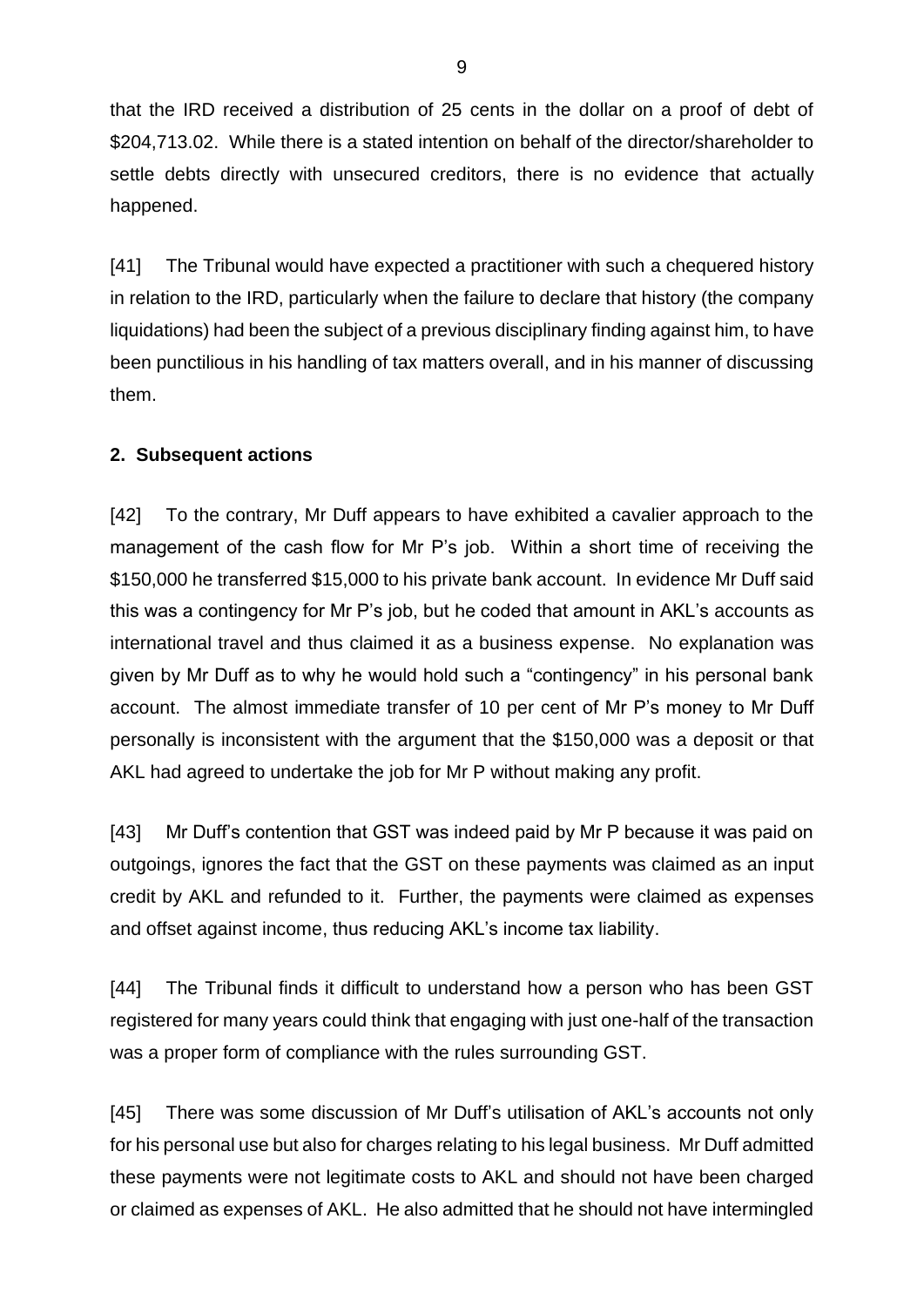the accounts but thought that as he would be claiming GST and also claiming the sums as expenses for income tax purposes, under one or other of his accounts, he did not think it mattered which account.

[46] In summary, Mr Duff treated the \$150,000 received from Mr P as income of AKL which was immediately available to meet AKL's business expenses and in some cases his personal expenses. The sum was not set aside, in the manner of a deposit, to meet the costs of Mr P's project. GST refunds were claimed and paid to AKL by the IRD on this expenditure. All of this is inconsistent with the argument that the \$150,000 was a deposit that could be invoiced and dealt with for GST purposes later. These actions detract considerably from the notion of an honest mistake.

# **3. Failure to pay GST on \$150,000**

[47] It was almost five years before the GST payable on this amount was paid and that only occurred following the Standards Committee's investigation. Once again, we consider that considerably diminishes the argument that this was a mere error on the part of the practitioner and not an intentional act.

[48] Mr Duff's wish to assist his friend in undertaking the house renovations appears to have overridden good sense and compliance with the law.

[49] The deliberate miscoding by Mr Duff of the amount into his Xero account as "Owner A Funds Introduced – Quentin Duff" is a further factor discrediting the notion of mistake. It was acknowledged by Mr Duff in evidence that he made a deliberate decision over this accounting entry and that he was specifically looking for a category which would not be GST liable. This is compelling evidence of deliberate intention rather than "honest mistake".

# **4. His belated evidence that he would seek a further payment from Mr P**

[50] Similarly, we did not find this evidence credible. This is the first time in five years (since the tax liability arose) that such a notion has been put forward, appearing as it did in his oral evidence before the Tribunal. Given the attempts to avoid categorisation into a GST liable code and given the lengthy chain of messages concerning \$150,000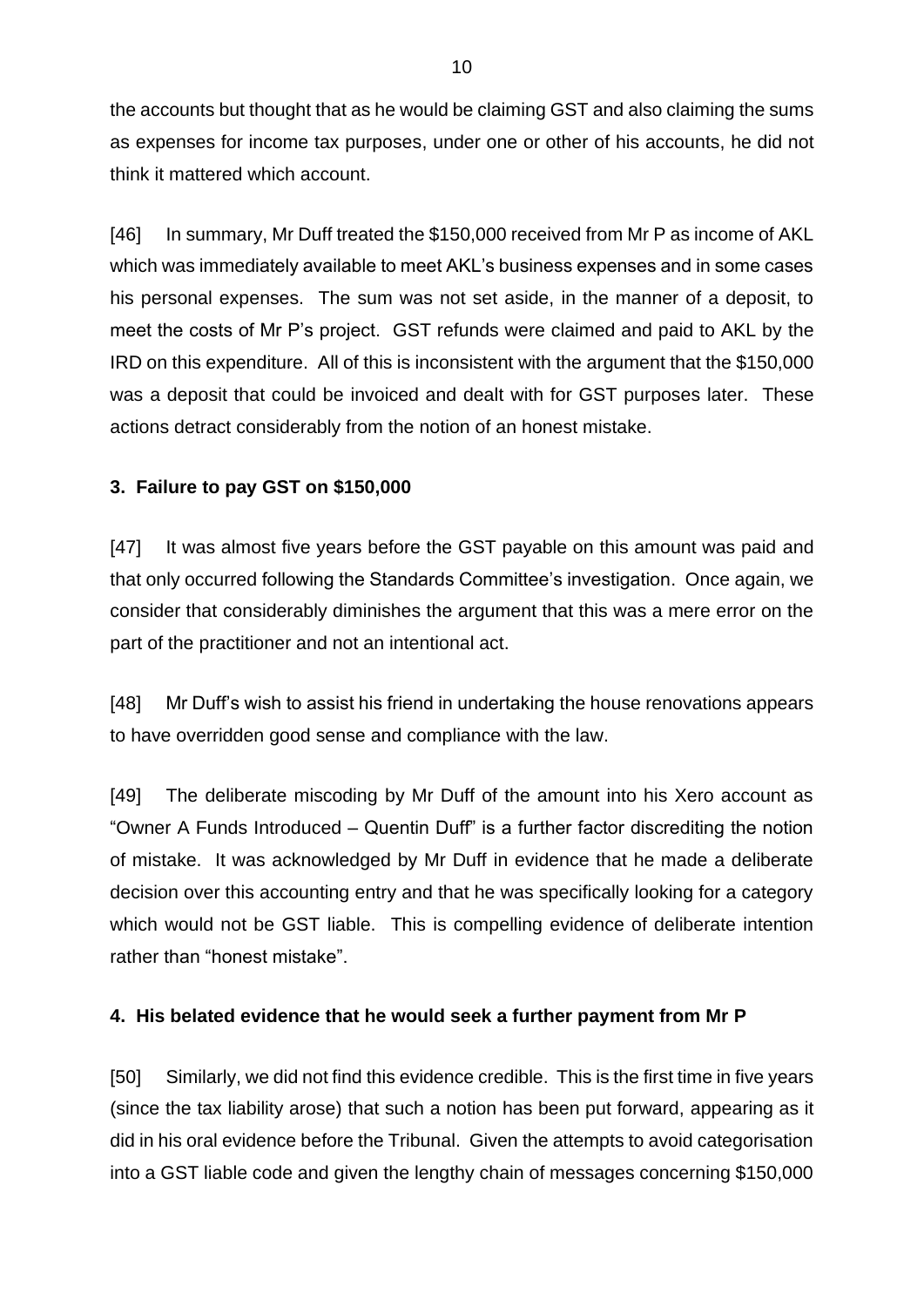being the total outgoing for this contract, this evidence can only be seen as self-serving and lacking substance.

[51] In summary, putting together the clear wording of the messages and the practitioner's subsequent actions and then lack of payment of GST until insisted on by his own counsel, in the face of his previous business experience and tax non-payment problems, we find that on the balance of probabilities to the high standard required for such a serious allegation that the practitioner did intend to assist in the evasion of GST payment.

[52] As submitted by Mr Moon we are not dealing with just one error, rather a collection of actions which compel the Tribunal to the view we have reached.

[53] As pointed out by Mr Moon, there is no evidence that Mr Duff has demanded the GST payment from Mr P nor received it from him. This supports the inference that this evidence reflects a subsequent justification rather than Mr Duff's intention at the time.

[54] We note Mr Moon's submission that the other miscoding across the bank statements and Xero reports provided by the practitioner detract from his credibility generally. Mr Duff would appear to have complete disregard for his duties as a Director under the Companies Act in terms of keeping separate legal entities apart and accounting properly for the expenses of one in isolation from the expenses of others. He paid and claimed expenses arising from his legal practice through AKL and the explanations given to the Tribunal were vague and unconvincing.

[55] A further matter which is submitted by Mr Moon as detracting from Mr Duff's credibility is that he asserted that the \$150,000 was ring-fenced in this profitless transaction and then drawn as needed for materials and labour. To the contrary it was readily apparent from the accounts that it was used as working capital, the money immediately being used towards entertainment expenses and the \$15,000 transferred to the practitioner's personal account.

[56] It took Mr Duff some years to have an accountant prepare returns for the company AKL and regularise its tax position. Mr Moon submits these are matters which should inform the Tribunal's finding on the second issue.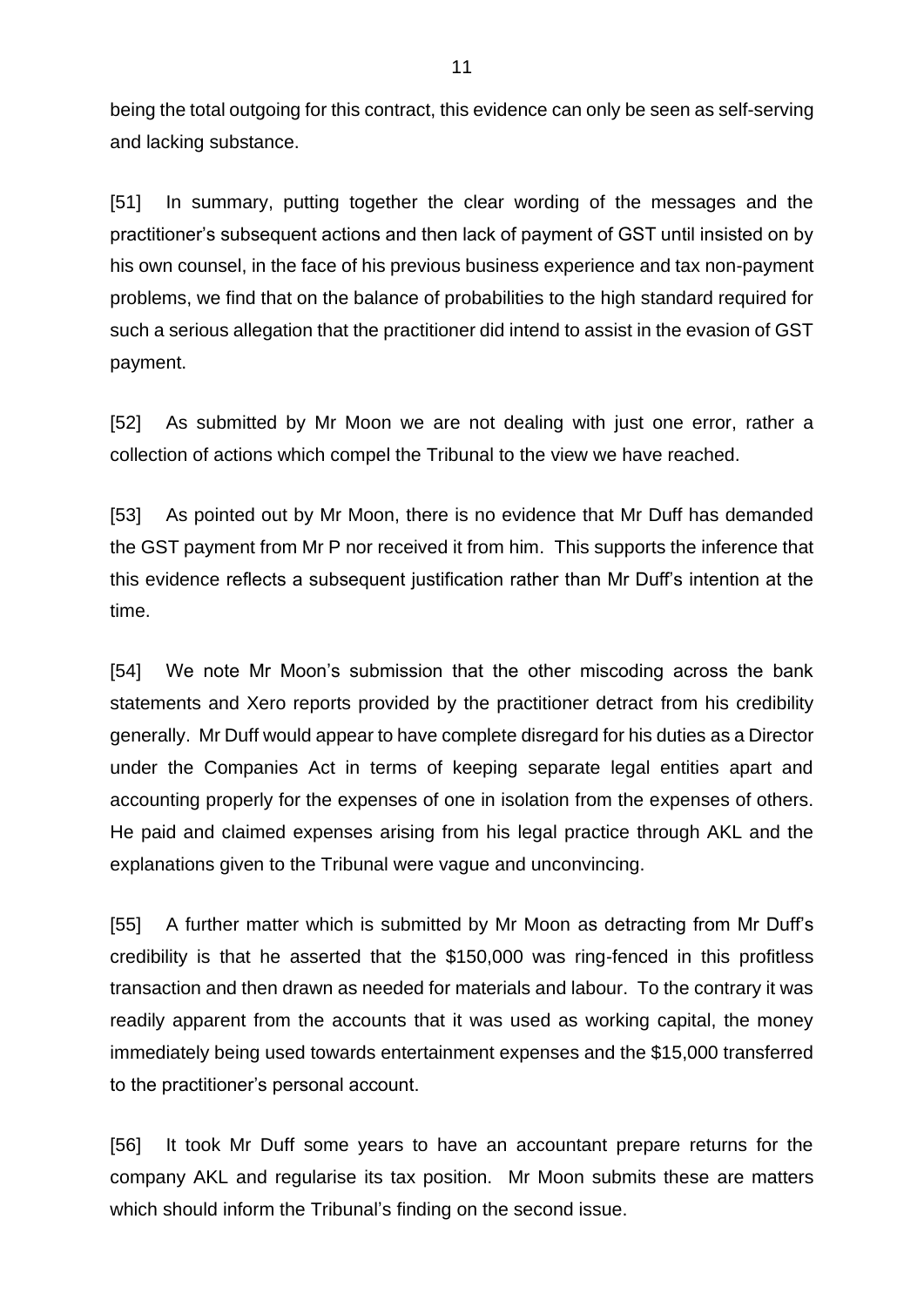[57] We do not consider that failing to call Mr P diminishes the Tribunal's ability to make findings in this case. It is Mr Duff's intention that is under scrutiny and his subsequent actions. Mr P had no control or involvement in the preparation of the GST return or payment by AKL of the GST or indeed the failure to do so.

# **Issue 2 – Do these failures meet the "fit and proper person" test?**

[58] We note that an assessment that a practitioner was not a fit and proper person at the time that the conduct occurred does not lead automatically to the finding that he or she is not currently a fit and proper person to be a lawyer.

[59] The concept of "fit and proper person" has recently been considered by the Supreme Court in the *Stanley* decision.<sup>2</sup> At [35] the majority of the Court said:

"[35] The first point to note is the obvious one. That is, the fit and proper person standard has to be interpreted in light of the purposes of the Act. Those purposes broadly reflect two aspects. The first aspect is the need to protect the public, in particular by ensuring that those whose admission is approved can be entrusted with their clients' business and fulfil the fundamental obligations in s 4 of the Act. The second aspect is a reputational aspect reflecting the need to maintain the public confidence in the profession at the present time and in the future. This second aspect also encompasses relationships between practising lawyers and between lawyers and the court".

And at [36]*:*

"[36] While some of the language is outdated, the essence of the first aspect is reflected in the judgment of Skerrett CJ in *Re Lundon*:

The relations between a solicitor and his client are so close and confidential, and the influence acquired over the client is so great, and so open to abuse, that the Court ought to be satisfied that the person applying for admission is possessed of such integrity and moral rectitude of character that he may be safely accredited by the Court to the public to be entrusted with their business and private affairs. "

In discussing the objective nature of the test as to 'fit and proper', the Court noted*:* 

"[40] …The High Court in *Re M* adopted the words used in *Incorporated Law Institute of New South Wales v Meagher* and said that the question is as to the applicant's "worthiness and reliability for the future". Further, as Lady Arden observed in *Layne*, what comprises fitness to practise must be referable to the good character appropriate to the particular profession. For an applicant for admission to the legal profession, as the authorities state, the appropriate

<sup>2</sup> *Stanley v New Zealand Law Society* [2020] NZSC 83.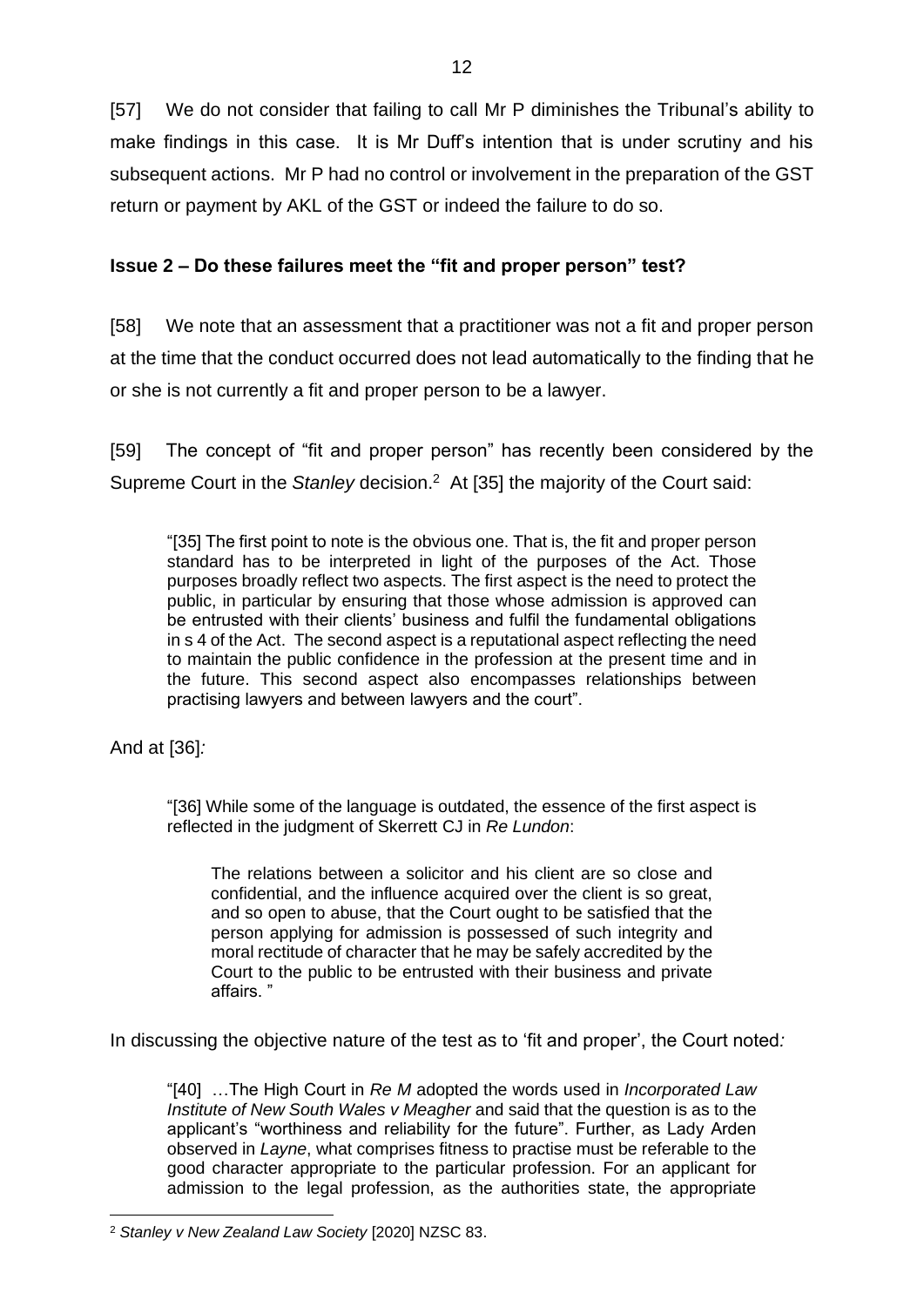aspects of the fit and proper person standard are whether the applicant is **honest, trustworthy and a person of integrity."** (emphasis ours, references omitted*)* 

[60] We consider that the practitioner's intention to assist Mr P to avoid the consequences of paying GST on the \$150,000 and his complete disregard of his tax obligations and obligations as a company director mean that he was not at the time a fit and proper person to be a lawyer and that this high threshold has been met by the evidence presented by the Standards Committee. Thus we make a finding of misconduct.

[61] Mr Duff expressed in his evidence a view that ultimately it did not matter which of his entities he claimed business expenses under, since they were basically his. That ignores the basic accounting rule and legal responsibility that income is taxed having deducted the direct expenses that relate to the gaining of that income. Mr Duff paid and claimed many expenses that were properly personal ones through AKL, presumably because that is where the funds were at the time.

[62] It is extraordinary that a lawyer is not aware of how inappropriate that is and how lacking in responsibility as a taxpayer, obliged to keep proper tax records and separate accounting for each of his business entities. Mr Duff's evidence to the Tribunal which distorted the final financial position of his other companies which had been liquidated was also unsatisfactory.

[63] Mr Duff's deliberate miscoding of the funds which were introduced to AKL as "owner's funds" is another misstatement which not only detracts from his credibility but raises issues as to his fitness at the time. Similarly, his use of Mr P's funds which AKL was effectively holding on trust for a particular transaction, for unconnected entertainment and other purposes, such as personal legal fees, was highly irregular.

#### **Issue 3**

[64] Since we have found misconduct, there is no need to consider the issue of unsatisfactory conduct.<sup>3</sup>

<sup>3</sup> *J v Auckland Standards Committee 1* [2019] NZCA 614.